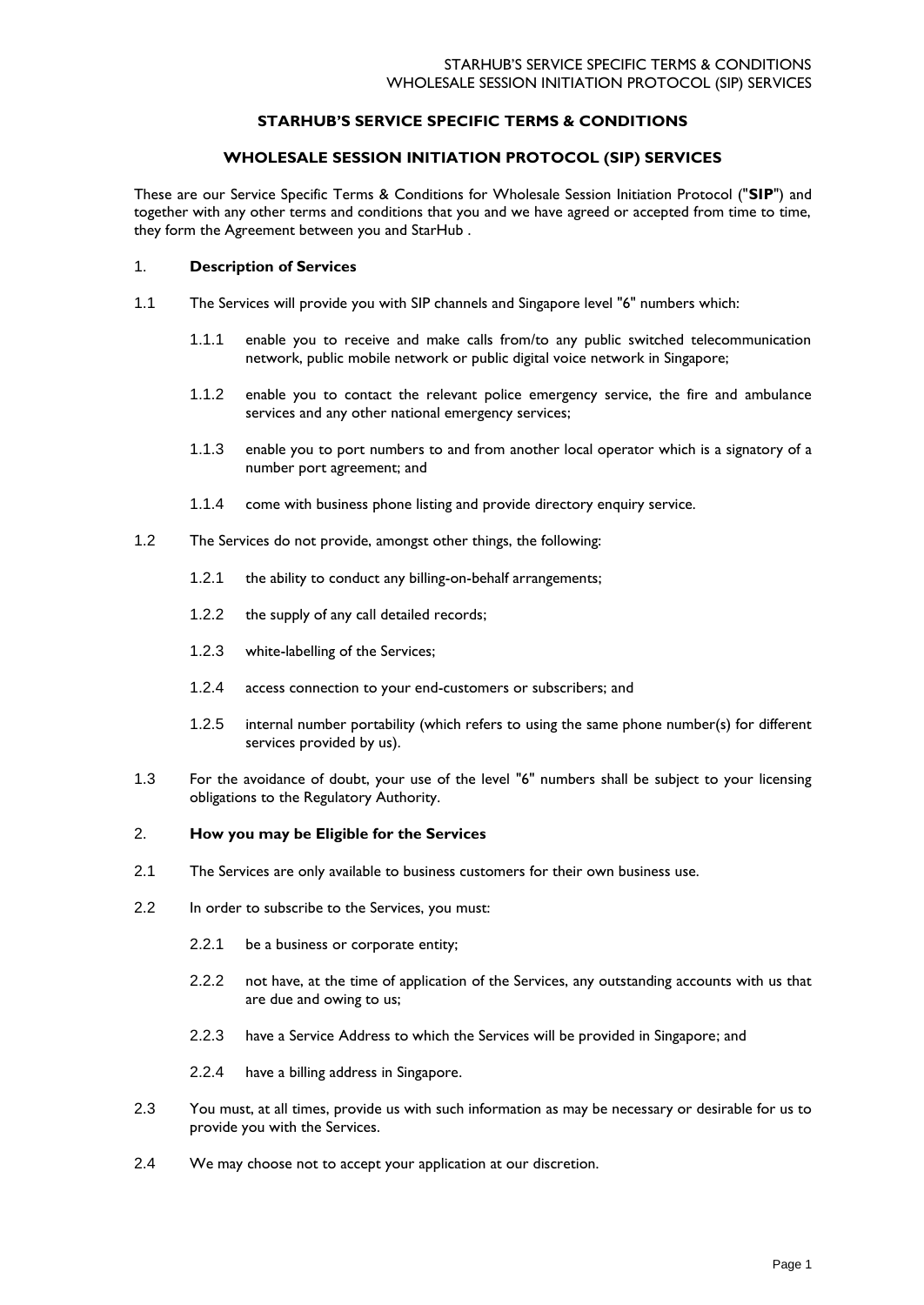## 3. **Minimum Period of Service**

- 3.1 The initial Minimum Period of Service for the Services is 12 continuous months (or such other period as may be agreed by us and stated in the application form or any written agreement from the commencement date as determined in accordance with paragraph 4.1 below. Upon the expiry of the initial Minimum Period of Service, the Services will be renewed on a monthly basis unless either party gives the other party at least 30 days' written notice of termination prior to the expiry of the then current period.
- 3.2 Any request for suspension of the Services will not be permitted.
- 3.3 If we agree to any changes to the Service as requested by you (including any upgrade to the Service) or the renewal of the Service, we are entitled to require the Minimum Period of Service to be re-commenced from the date the Service is changed or renewed.

# 4. **Duration of Services**

- 4.1 The Services under this Agreement will commence on the ready for service ("**RFS**") date referred to in paragraph 13.6 below or such other date as may be agreed to by us.
- 4.2 This Agreement will continue until terminated according to the provisions of this Agreement.

# 5. **Scope of the Services**

- 5.1 We will provide the Services to you according to the particulars set out in the application form We shall not be responsible if any of the particulars provided by you in the application form is incorrect, false and/or incomplete.
- 5.2 You may request us to change, from time to time, the particulars of the Services set out in the application form, subject to our written agreement and your payment of the prevailing administrative fee chargeable by us. If there is such change, the subscription Charges payable and the particulars of the Services will be amended accordingly. For the avoidance of doubt, you will continue to be liable for the payment of such revised subscription Charges pursuant to paragraph 12.1 below.
- 5.3 You shall be solely responsible, at your own cost and expense, for:
	- 5.3.1 providing all equipment and networks (including the SBC) which are connected to and/or used in conjunction with the Services;
	- 5.3.2 ensuring that all such equipment and networks (including the SBC) are compatible with the Services; and
	- 5.3.3 implementing the necessary security features on all such equipment and networks (including the SBC) and such security features shall include features to prevent unauthorised access or usage, including fraud, of the Services.
- 5.4 In addition, you acknowledge and agree that unless we otherwise agree in writing, we are not responsible for providing any support, whether technical or otherwise, to any of your equipment or networks (including SBC) which are connected to or used in conjunction with the Services.
- 5.5 You acknowledge and agree that availability of the Services is subject to:
	- 5.5.1 availability of resources, including availability of a suitable network infrastructure at the time at which the Services are requested or delivered;
	- 5.5.2 geographic and technical capacity of the Network and of our delivery systems at the time at which the Services are requested or delivered; and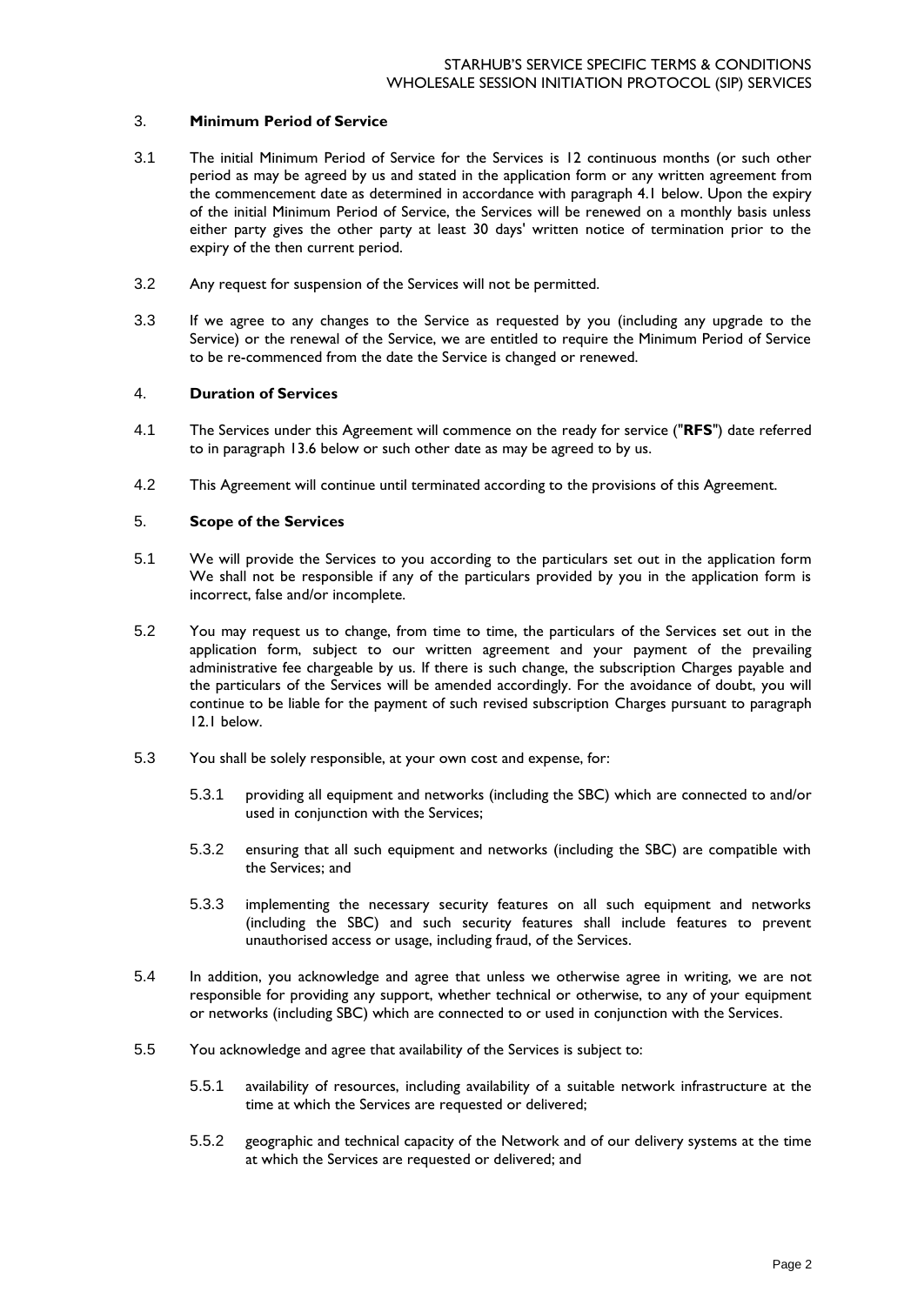- 5.5.3 provisioning time for any equipment required by us to provide the Services.
- 5.6 You acknowledge and agree that the Services shall be automatically provisioned with other ancillary Services as may be determined by us in our sole discretion from time to time, including DQ services. Your use of other ancillary Services shall be subject to our prevailing Business General Terms & Conditions and the relevant Service Specific Terms & Conditions and you shall be deemed to have agreed to the foregoing terms and conditions upon your use of such other ancillary Services.

#### 6. **Emergency Services**

- 6.1 The Services only support Singapore emergency services calls (for example, 999 and 995).
- 6.2 You acknowledge and agree that any emergency services calls made using the Services may be subject to network congestion and/or reduced routing speed.
- 6.3 For the avoidance of doubt, the Services are not intended to be used as an emergency notification infrastructure (such as a fire alarm notification system).

## 7. **System Requirements and Using the Services**

- 7.1 You are responsible for ensuring your SBC, telephone, equipment, hardware, software and network meet the minimum system requirements of the Services as we may determine from time to time, and that they are compatible and may properly function and inter-operate with the Equipment and Services. We will not be liable for any Equipment, Service or network failure or performance issues resulting from non-compliance with such requirements. You acknowledge and accept that certain equipment, hardware, software and network are not supported by the Services.
- 7.2 If you use the Services (whether in part or whole) as part of your own service offering to your end users or end customers, we shall not be responsible under any circumstances for any matters that may arise and/or relate to such end users or end customers and the Services, including any equipment, network or any other component or elements whatsoever that are not part of the Services or our offering to you.
- 7.3 You are liable for all Charges incurred in connection with the Services under your account whether or not the Services are used by you or someone else, and whether authorised by you. You agree that we may rely on our bills as conclusive evidence against you of the accuracy and completeness of all matters stated in it. You must pay all Charges without any counterclaim, deduction, set off or withholding.
- 7.4 You acknowledge and agree that your use of the Services is your sole responsibility, is solely at your own risk and is subject to all applicable laws and regulations. We reserve the right to immediately suspend or terminate your Services if we determine, in our absolute discretion, that you use the Services in violation of any applicable law or regulation.
- 7.5 The Services may not be compatible with certain equipment or networks. You are solely responsible for ensuring the compatibility of the Services with any equipment or network, and we will not be responsible for any failure, disruption or interference in the Services or such equipment or network which may arise from your use of the Services in conjunction with such equipment or network.
- 7.6 You must ensure that all equipment, hardware, software or networks connected to or used with the Services are connected and used in accordance with:
	- 7.6.1 all applicable instructions, safety and security procedures applicable to the use of such equipment (or as the case may be, hardware, software or networks); and
	- 7.6.2 all instructions, notices and directions as we may determine from time to time.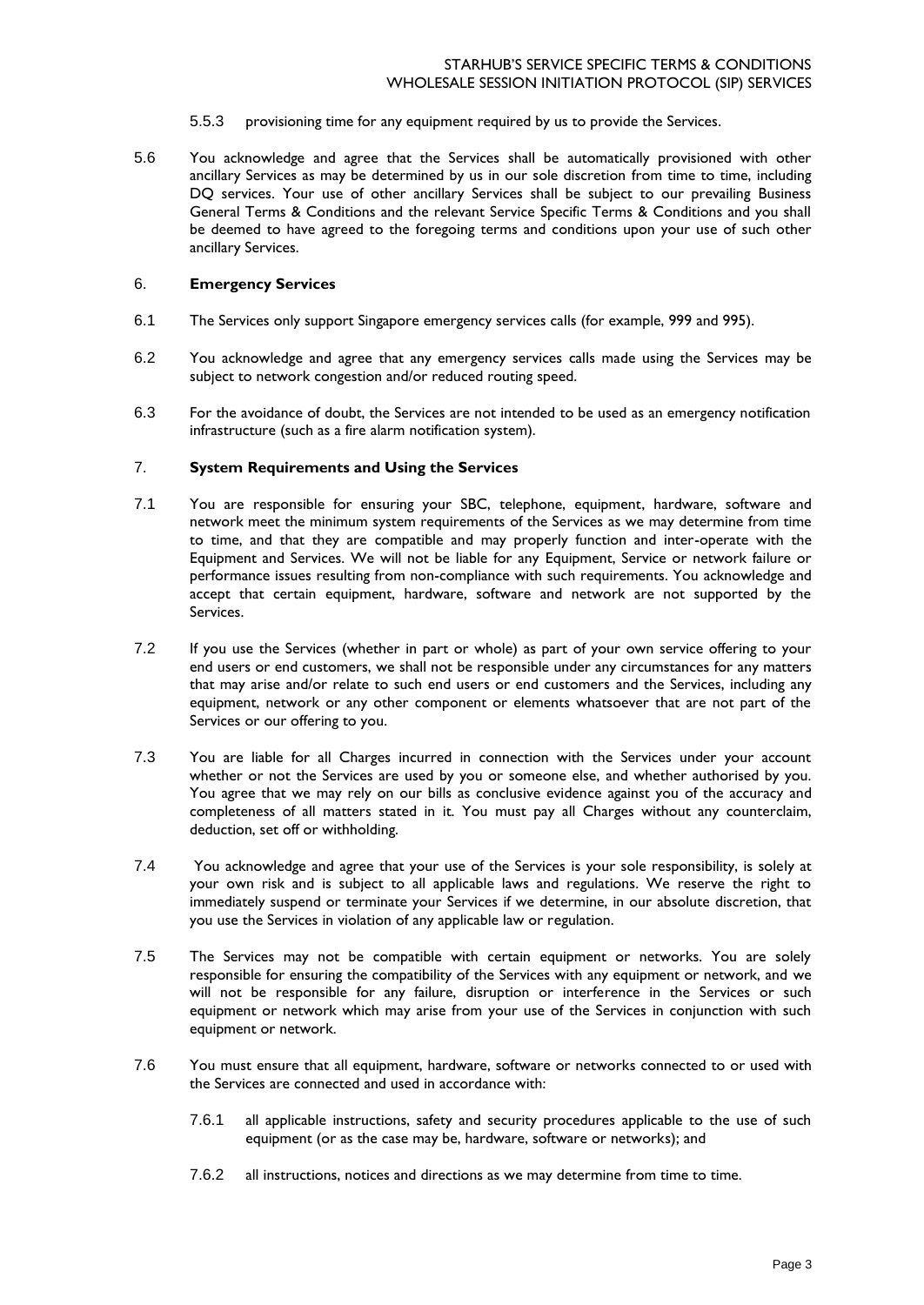- 7.7 You acknowledge agree that you are strictly prohibited from using or allowing all or any part of the Services to be used for any carrier's local termination and we reserve the right to immediately terminate the Services without prior notice to you in the event we determine that you are in breach of this paragraph.
- 7.8 You acknowledge and agree that all termination of local calls for the Services will have local CLI (level "6" number).
- 7.9 We may, at any time and without any notice to you, temporarily suspend the Services for operational reasons such as repair, maintenance or improvement of the Services or because of an emergency. We will restore the Services as soon as reasonably practicable. We may also modify the Services in order to keep pace with the prevailing demands and technological developments, at our discretion and without any notice to you. We will not be liable to you or any third party under this paragraph 7.9.
- 7.10 We may, at our discretion, terminate the Services, whether in part or whole, including any and all Service Numbers, with or without notice to you, if we determine in our absolute discretion that the Services have not been in use for a significant period of time. We will not be liable to you or any third party for the foregoing termination, including the termination of any and all ancillary services.

## 8. **Security**

- 8.1 You are solely responsible for:
	- 8.1.1 the security of all your equipment and networks (including the SBC) which are connected to and/or used in conjunction with the Services; and
	- 8.1.2 all activities that occur in relation to all your equipment and networks (including the SBC).
- 8.2 If you discover or suspect any unauthorised use of the Services, the SBC and/or that your account security has been compromised, you must immediately inform us and take all necessary and immediate actions, at your sole cost and expense, to enhance the security of all your equipment and networks (including the SBC) which are connected to and/or used in conjunction with the Services.
- 8.3 You are therefore advised to review and update the security features of all your equipment and networks (including the SBC) which are connected to and/or used in conjunction with the Services from time to time.
- 8.4 The security of your account, including Content stored, sent or received, is your own responsibility. We cannot guarantee the safety and security of any transmission under any circumstances whatsoever.

# 9. **Service Outages**

- 9.1 The Services will not function if there is a power failure or disruption. If there is an interruption in the power supply, the Services will not function until power is restored. A power failure or disruption may require you to reset or reconfigure your equipment before using the Services.
- 9.2 If there is a Service outage for any reason, such outage will prevent your Services from functioning. Such outages may occur for a variety of reasons, including those reasons described elsewhere in this Agreement.
- 9.3 We make no warranty or representation that the Services will be continuous or error-free. If there is any Service failure arising from any of the outages referred to in paragraphs 9.1 and 9.2 above, you will continue to be responsible for payment of the Charges unless and until you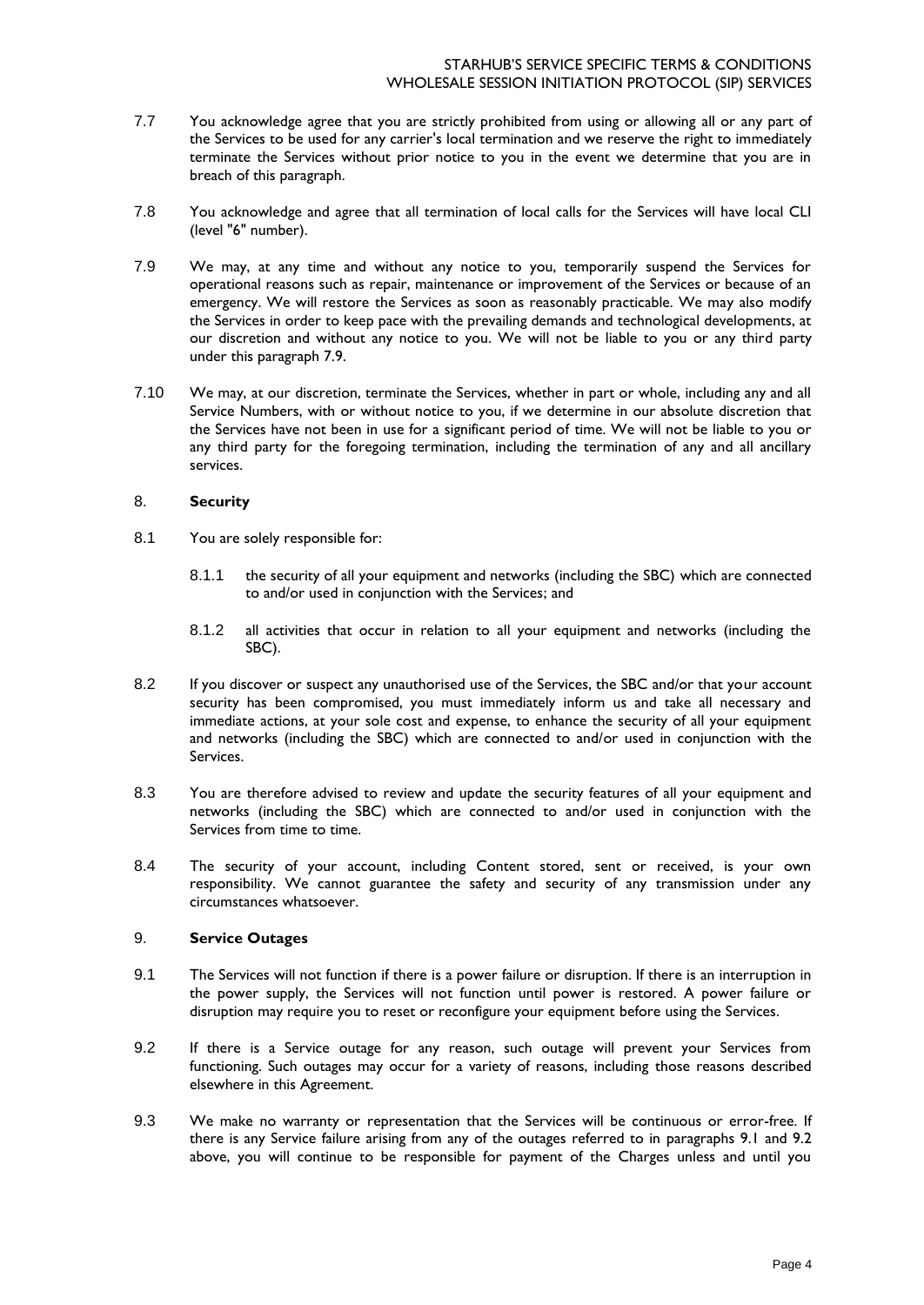terminate the Services according to this Agreement, and we will not offer credits or refunds in such scenarios.

## 10. **Telephone Numbers**

- 10.1 When we allocate any numbers to you for the Services, you will not have any rights to these numbers except for the sole purpose of using the Services according to this Agreement. You agree that you:
	- 10.1.1 cannot sell or transfer these numbers to any third party; and
	- 10.1.2 must not apply or try to apply for registration of any Service Number as trademarks, whether on their own or together with any word or mark.
- 10.2 We may, for commercial, operational or technical reasons or compliance with any requirement of the Regulatory Authority or other authority, withdraw or change any number allocated to you. In such a scenario, we will endeavour to give you reasonable notice before the change is made.
- 10.3 If you wish to use the same Service Number in connection with any service to be provided by any other Service Provider, you must make the appropriate arrangement with such Service Provider for that purpose before you terminate the Services in relation to which the Service Number has been assigned to you. We will not be required to consent or permit any Service Number to be used in connection with any service to be provided by any other Service Provider otherwise than in accordance with and subject to the terms and conditions of any agreement between us and such Service Provider.
- 10.4 If you have been allocated a range of Service Numbers by us but choose not to install the Service lines immediately, subject to paragraph 10.2 above, you may reserve the allocated range of Service Numbers for a maximum of 2 weeks (or such other period of time as we may determine in our discretion). Whilst we will endeavour to provide you with a range of Service Numbers which are consistent with your dial plans or requests, we make no guarantee that any specific number range will be provided to you.
- 10.5 If you wish to use the service number provided by another Service Provider, you may submit your number porting request to us. Your number porting request is subject to the consent of such other Service Provider. Once we process your number porting request, any subsequent cancellation request shall attract a charge of S\$25 per service number.

## 11. **Telephone Directory & Directory Services**

- 11.1 We will and you authorise us to put your name and your end customers' name, address and telephone number under your account with us for the Services in a Singapore telephone directory (in any medium) and make your telephone number available through our directory services in Singapore. However, if you ask us not to do so and pay us the relevant Charges, we will not do so.
- 11.2 You shall provide us all relevant information in connection with your end customers' details in a form requested by us. You shall be responsible for ensuring that you have procured and continue to maintain all necessary consents from your end customers in connection with such disclosure of information and that all information procured and provided to us are complete and accurate. We reserve the right to immediately remove any of your end customers' information from the Singapore telephone directory if we consider it appropriate without prior notice to you.

# 12. **Paying for the Services**

12.1 You are liable to pay a recurring subscription Charge for the Services at the prescribed rate(s). You will be billed in advance for the subscription Charge at monthly intervals or such intervals as we may decide, unless you elect to prepay the subscription Charge.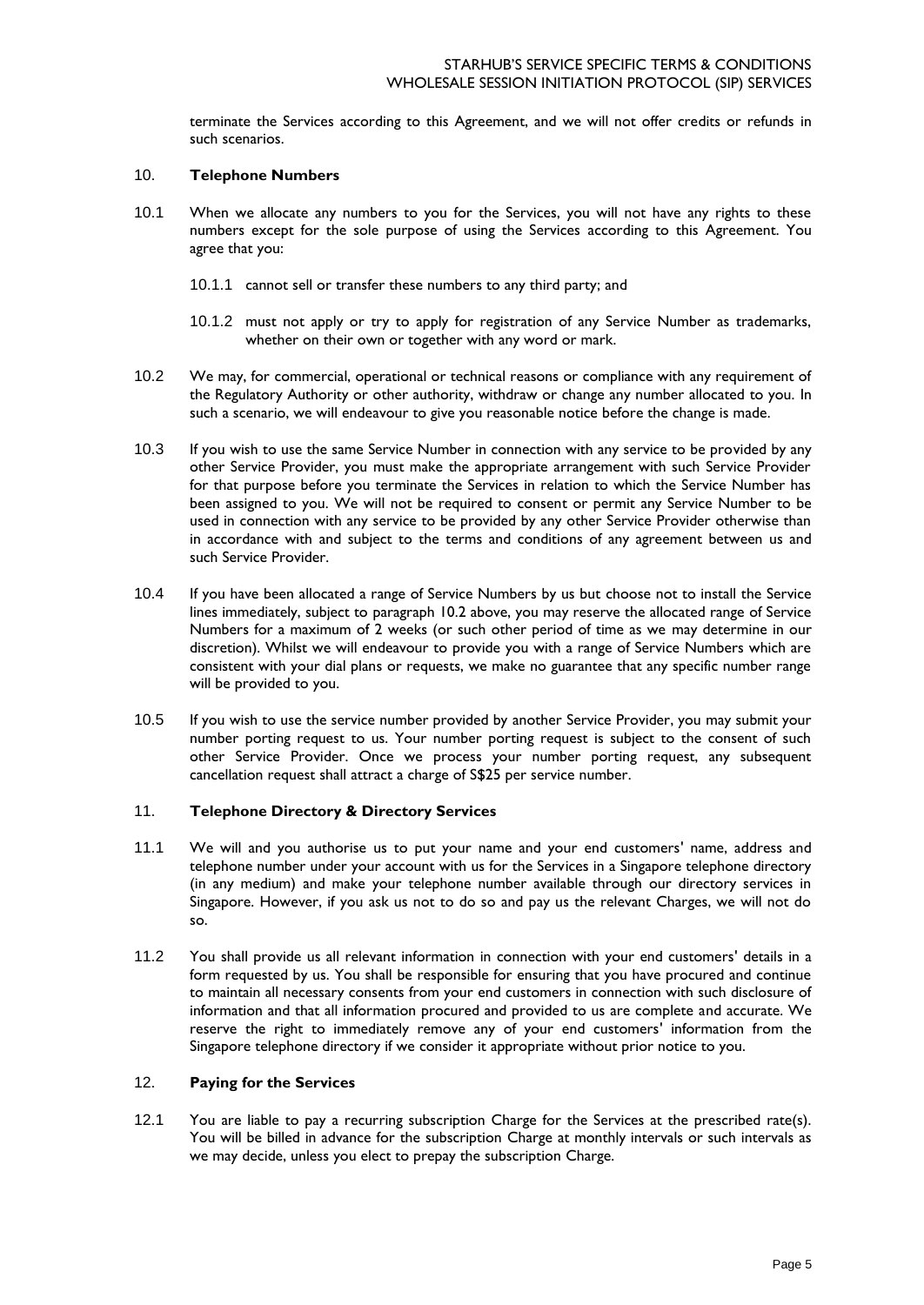- 12.2 You may pay through cash, GIRO, cheque or your credit card. Any change to your method of payment will only be effected upon approval by the relevant financial institution of your application for such change.
- 12.3 Billing and payment disputes that may be raised by you will be treated in accordance with our Business General Terms & Conditions.

### 13. **Installation and Additional Charges**

- 13.1 There will be additional Charges for:
	- 13.1.1 provision of the Services, installation of and/or Service support for equipment outside our normal scope or hours of work. These include:
		- 13.1.1.1 Services requested by you that are provided at greater costs than what we would normally incur because of the materials used, the manner of installation or the nature of the Service Address. In these cases, we will notify you of the additional Charges before the installation starts;
		- 13.1.1.2 work or the Services is/are performed outside our normal working hours; and
		- 13.1.1.3 work or the Services required because of your or any third party's action, fault or negligence or because of any fault or problem associated with any other telecommunication system which you or other Service Providers control; and
	- 13.1.2 our work done in response to your complaint of a fault in the Services if the work reveals no such fault. Please [click here](https://www.starhub.com/content/dam/starhub/2015/business/support/voice-idd/voiceservices/fe-charges-pl.pdf) for more information about the charges.
- 13.2 We will assess the installation requirements for the provision of the relevant Services and recommend an installation schedule and delivery date. However, the installation schedule and delivery dates recommended may be subject to change due to factors such as the site conditions or accessibility. We will endeavour but do not guarantee that these recommended schedules and delivery dates would be met.
- 13.3 If we are of the opinion that the installation of the Services at the Service Address would result in or cause:
	- 13.3.1 any risk of injury to any person;
	- 13.3.2 the use of equipment which is not commonly used in the installation of the Services;
	- 13.3.3 the relocation of any structure, fixture or fitting at the Service Address;
	- 13.3.4 costs, expenses or manpower resources which exceed the amount usually required on our part to install the Services; or
	- 13.3.5 us to provide any services which are not usual, or outside the scope of our standard installation Services,

we may choose not to install the Services or impose such additional conditions (including the provision of equipment, the payment of any Charges or reimbursement of expenses by you) as we may deem appropriate and defer the installation and provision of the Services to you until all such conditions have been fulfilled.

13.4 You must, if applicable, provide all internal wiring and sockets within the Service Address according to the relevant regulatory authorities and our specifications and guidelines required for the purposes of the installation of the Services. Where we are requested to provide any such internal wiring or sockets, you must pay us the prevailing Charges imposed by us.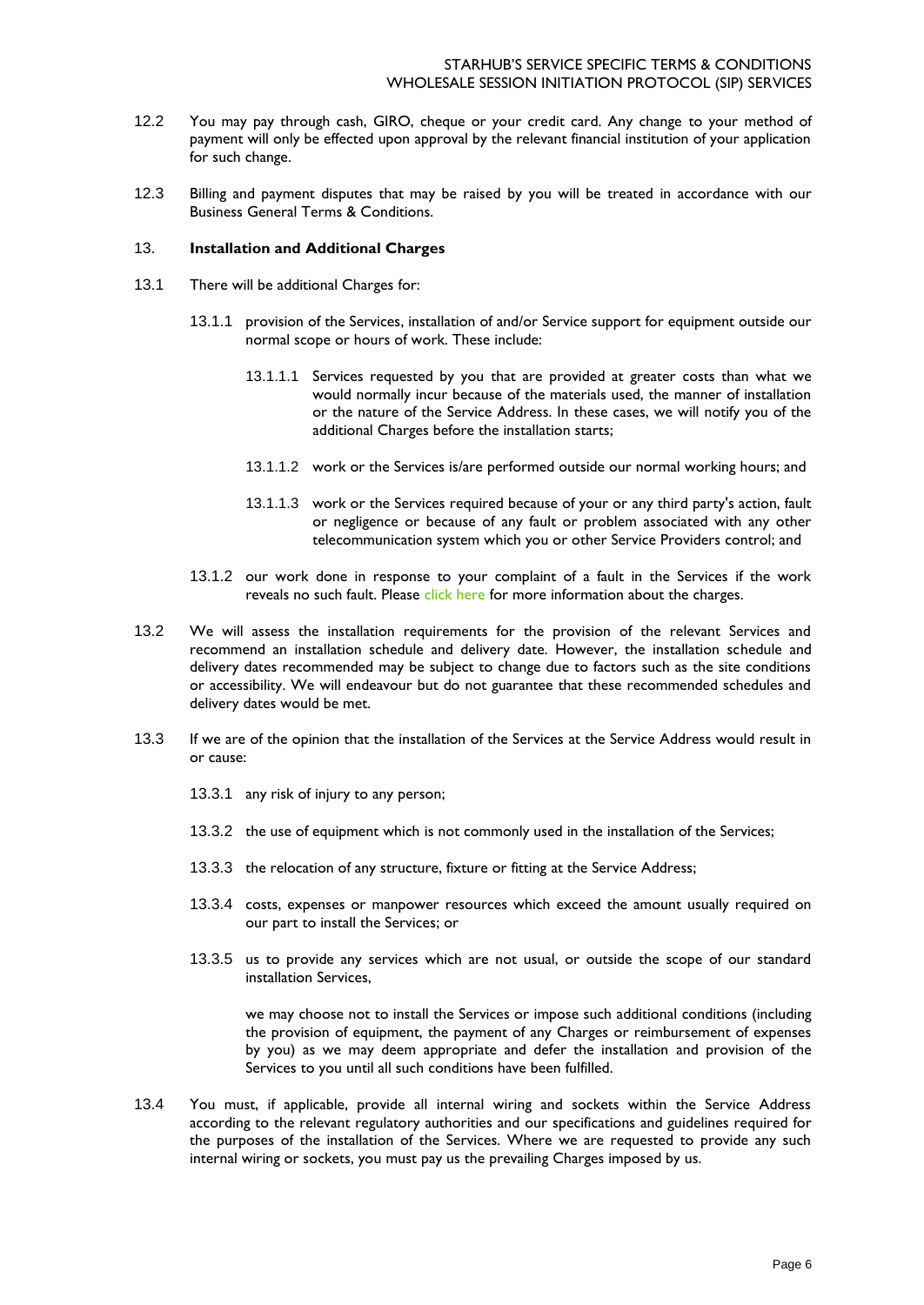- 13.5 You own and will maintain all of the horizontal cable that runs between our local distribution point to your premises ("**COAM Cable**"). You are solely responsible for any defect and damage in the COAM Cable.
- 13.6 We will promptly notify you when the installation services have been completed. If satisfied, you will provide a written endorsement that the installation is completed and the date of this endorsement will be the commencement date of the provision of the relevant Services for which installation was made and this date will be known as the RFS date. We reserve the right to change the RFS date without liability.
- 13.7 The billing for the relevant Services will commence on the RFS date.
- 13.8 Where you are or your contractor is installing any part of the wiring or cabling required for the provision of the Services, you will ensure that the proper installation of such cables or wiring is completed before the scheduled RFS date. You will ensure that such cable is labelled at both ends to clearly demarcate it as belonging to and under your care.
- 13.9 You will be responsible for the care and maintenance of all our Equipment at your premises.
- 13.10 If you request for our fault repair Services and the fault, interference or interruption in the Services is due to some other cause (such as your faulty equipment) other than a fault in the installation, you will, if required, reimburse us for the costs (including labour and transport charges) incurred by us for attending to your request.

## 14. **Liability**

- 14.1 The Services (including any installation or support Service) is provided on an "as is" and "as available" basis. You agree that you use the Services or rely on any Content obtained through the Services at your sole risk. To the fullest extent allowed by the law, we do not give any assurances, guarantees, or warranties, either express or implied, in relation to such Services or Content. In addition, , we will not be liable for any delay or failure to provide the Services, or any interruption or degradation of the quality of the Services (including voice, fax, value-added services or any other forms of voice or data transmissions) which may arise from any of the following:
	- 14.1.1 an act or omission of an underlying carrier, Service Provider, vendor or other third party;
	- 14.1.2 equipment, network or facility failure;
	- 14.1.3 equipment, network or facility upgrade or modification;
	- 14.1.4 force majeure events such as acts of God, acts of nature, strikes, fire, war, riot, acts of terrorism and governmental actions;
	- 14.1.5 equipment, network or facility shortage;
	- 14.1.6 equipment or facility relocation;
	- 14.1.7 service, equipment, network or facility failure caused by the loss of power to you;
	- 14.1.8 any act or omission by you or any person using the Services or Equipment provided to you;
	- 14.1.9 any third party's service, equipment, software, network or facility (including fixed line phone wiring system); and/or
	- 14.1.10 any other cause that is beyond our control, including a failure of or defect in any Equipment, the failure of an incoming or outgoing communication, and the inability of communications to be connected, completed, or forwarded.